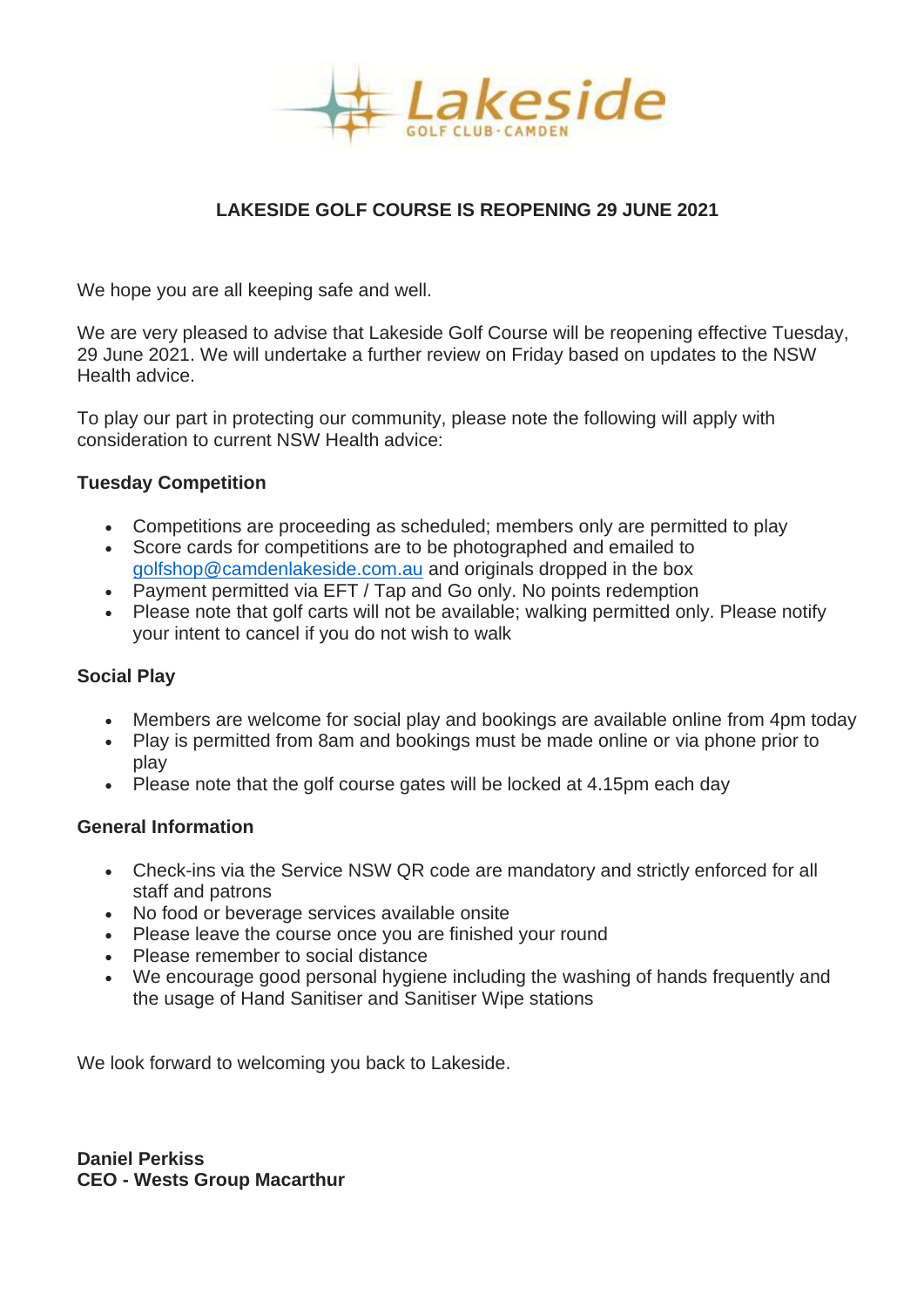## **Temporary Local Rules - COVID-19. –Effective Tuesday 29 June 2021 Until Further Notice**

### **1. Social Distancing is mandatory**

- Maintain social distancing of 2m at all times.
- Do not congregate in groups.

## **2. Bunkers**

- Rakes have been removed from all bunkers.
- Preferred Lies permitted When a player's ball lies in a bunker, the ball may be lifted, without penalty, and cleaned.
- Before lifting the ball, the player must mark the spot of the original ball (reference point). Having lifted the ball, the player must place the ball in a spot in the bunker within one club length of and not nearer the hole than the reference point. A player may place their ball only once and it is in play when it is replaced. Breach of Rule: *General Penalty (2 strokes).*
- Players are requested to smooth bunkers using their feet or a club after completing their shot in the bunker.

### **3. Flagsticks**

- The flagstick must be left in the hole at all times. Breach of Rule: *General Penalty (2 strokes).*
- A ball at rest in the hole will be considered holed even if it is not entirely below the level of the hole.
- The cups have been placed upside down making the hole shallower than normal therefore making it easier to remove the ball without touching the flag stick or the hole cup.

### **4. Scoring**

- All players are to mark their own score card and to verbally agree their total scores at the end of the round with their playing partner.
- Players must keep the score of another player in the group (other than your partner) in the marker column on the card. The card must be signed by the player. Breach of Rule: Disqualification. Remember, honesty and integrity are integral to golf.
- **ON COMPLETION OF YOUR ROUND PLEASE TAKE A PHOTO OF YOUR SCORECARD AND EMAIL IT TO** [golfshop@camdenlakeside.com.au.](mailto:golfshop@camdenlakeside.com.au) All score cards to be placed in the box outside of the golf shop.

## **5. Nearest to Pins/Super Pins**

• All Nearest the Pins and Super Pin have been removed from the competitions.

## **6. Cart Bookings - NO CARTS**

### **IMPORTANT**